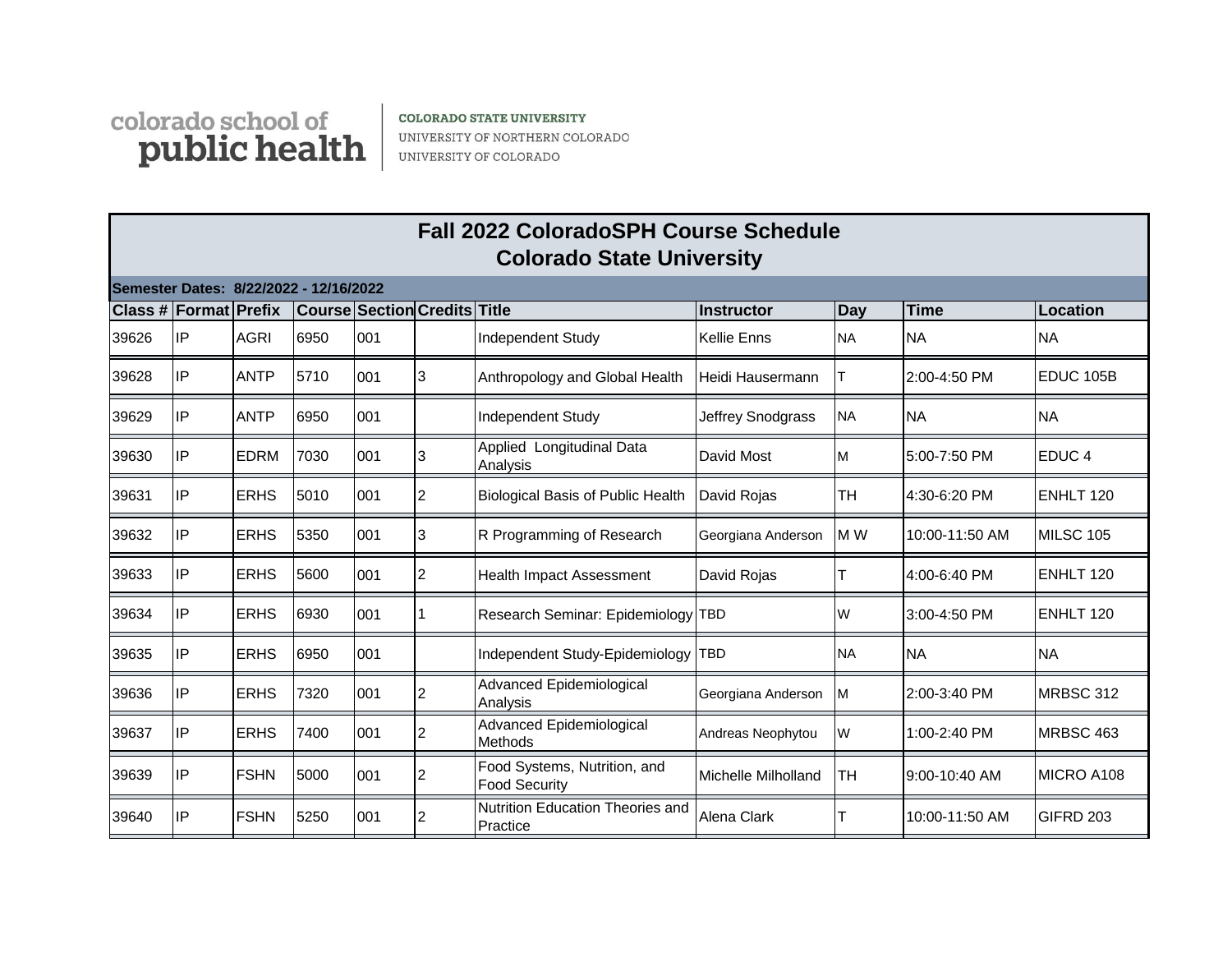| 39806 | IP | <b>FSHN</b> | 5300 | 001 | 3              | Principles of Nutrition Science<br>and Metabolism                                            | James Peth           | T TH      | 9:30-10:45 AM               | GIFRD 101         |
|-------|----|-------------|------|-----|----------------|----------------------------------------------------------------------------------------------|----------------------|-----------|-----------------------------|-------------------|
| 39641 | IP | <b>FSHN</b> | 5510 | 001 | 3              | <b>Advanced Nutritional Science II</b>                                                       | James Peth           | M W       | 9:00-10:15 AM               | <b>GIFRD 203</b>  |
| 39642 | IP | <b>FSHN</b> | 6280 | 001 | $\overline{2}$ | <b>Advanced Nutrition Counseling</b><br><b>Techniques</b>                                    | Shelby Cox           | <b>TH</b> | 11:00 AM-12:40<br><b>PM</b> | <b>GIFRD 203</b>  |
| 39643 | IP | <b>FSHN</b> | 6400 | 001 | 2              | Selected Topics in Nutritional<br>Epidemiology                                               | Alena Clark          | Т         | 2:00-3:40 PM                | GIFRD 203         |
| 39644 | IP | <b>FSHN</b> | 6501 | 001 | $\overline{2}$ | Recent Developments in Human<br>Nutrition: Carbohydrates, Lipids and David Sampson<br>Energy |                      | M         | 12:00-1:40 PM               | GIFRD 203         |
| 39645 | IP | <b>FSHN</b> | 6950 | 001 |                | Independent Study-Food Science                                                               | <b>TBD</b>           | <b>NA</b> | <b>NA</b>                   | <b>NA</b>         |
| 39646 | IP | <b>FSHN</b> | 6951 | 001 |                | Independent Study-Nutrition                                                                  | TBD                  | <b>NA</b> | <b>NA</b>                   | <b>NA</b>         |
| 40403 | IP | <b>HDFS</b> | 6070 | 001 | 3              | Prevention Science Across the<br>∟ifespan                                                    | Nathaniel Riggs      | <b>TH</b> | 9:15-12:05 PM               | BHSCI 459         |
| 39649 | IP | <b>HDFS</b> | 6500 | 001 | 3              | Multivariate Research Methods I                                                              | Stephen Aichele      | T TH      | 12:30-1:55 PM               | BHSCI 459         |
| 39650 | IP | <b>HDFS</b> | 6950 | 001 |                | Independent Study                                                                            | TBD                  | <b>NA</b> | <b>NA</b>                   | <b>NA</b>         |
| 39651 | IP | <b>HESC</b> | 6000 | 001 | 3              | Data Analysis and Research Design<br>in Health and Exercise Science                          | <b>Barry Braun</b>   | W         | 3:30-6:10 PM                | <b>MB/SS B212</b> |
| 39652 | IP | <b>HESC</b> | 6950 | 001 |                | <b>Independent Study</b>                                                                     | <b>Brett Fling</b>   | <b>NA</b> | <b>NA</b>                   | <b>NA</b>         |
| 39653 | IP | <b>JTCM</b> | 5010 | 001 | 4              | Process and Effects of<br>Communication                                                      | Michael Humphrey     | T TH      | 3:00-4:50 PM                | MICRO A 114       |
| 40166 | IP | <b>JTCM</b> | 6600 | 001 | 3              | Communication and Innovation                                                                 | <b>Kris Kodrich</b>  | T         | 3:00-5:50 PM                | CLARK C 361       |
| 39655 | IP | <b>JTCM</b> | 6950 | 001 |                | Independent Study                                                                            | TBD                  | <b>NA</b> | <b>NA</b>                   | <b>NA</b>         |
| 39656 | IP | <b>MIPO</b> | 5550 | 001 | 3              | Principles and Mechanisms and<br>Disease                                                     | Tawfik Aboellail     | M W F     | 3:00-3:50 PM                | MICRO 108         |
| 37270 | IP | PBHC        | 5160 | 001 | $\overline{2}$ | <b>Public Health Foundations</b>                                                             | TBD                  | W         | 1:00-3:50 PM                | CLARK C 146       |
| 37271 | IP | PBHC        | 5340 | 001 | 3              | Public Health Data Management<br>Using SAS                                                   | <b>Molly Gutilla</b> | T TH      | 9:00-10:50 AM               | <b>EDUC 220</b>   |